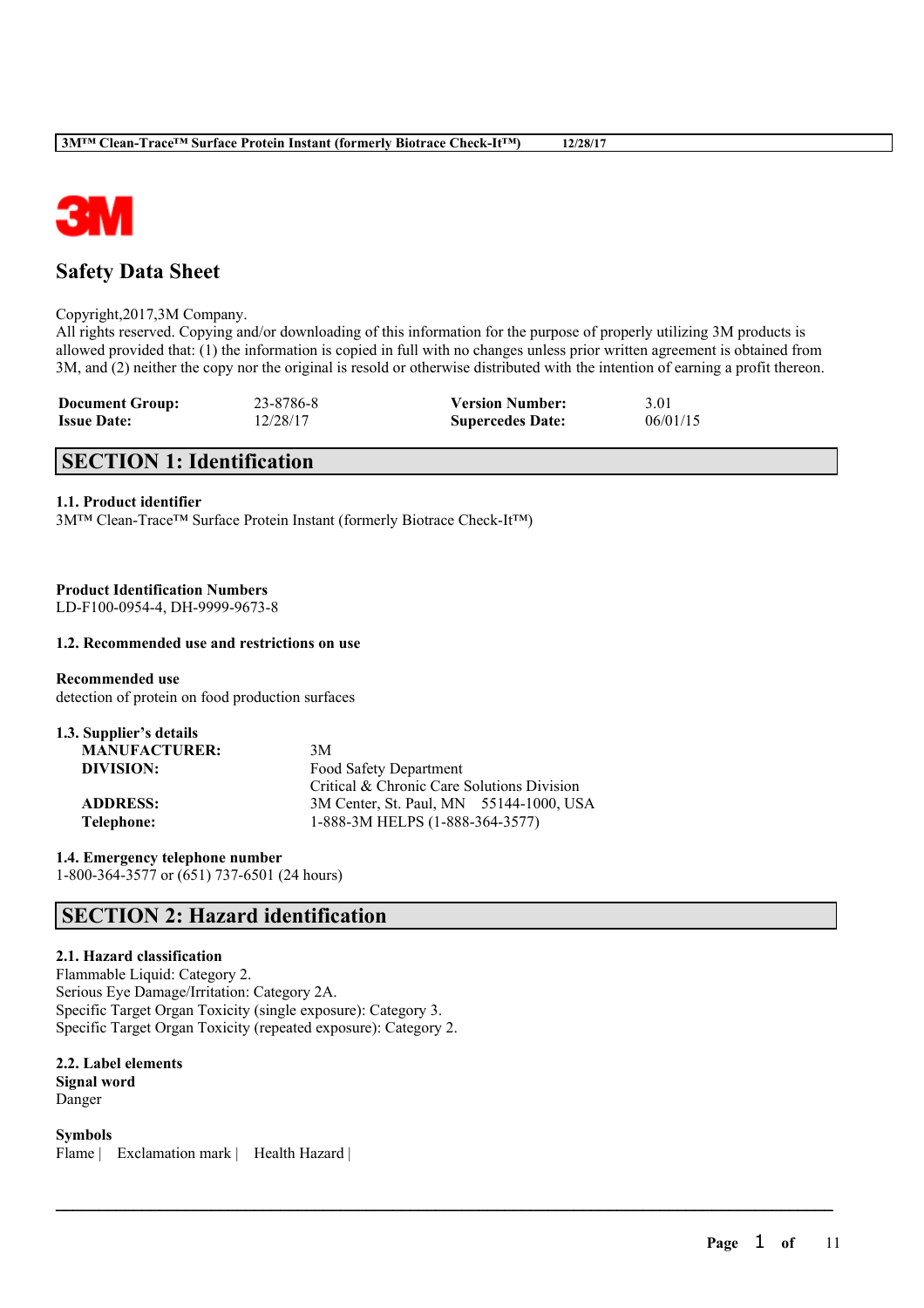**Pictograms**



**Hazard Statements** Highly flammable liquid and vapor.

Causes serious eye irritation. May cause drowsiness or dizziness.

May cause damage to organs through prolonged or repeated exposure: liver |

# **Precautionary Statements**

### **Prevention:**

Keep away from heat/sparks/open flames/hot surfaces. - No smoking. Ground/bond container and receiving equipment. Use only non-sparking tools. Take precautionary measures against static discharge. Keep container tightly closed. Use explosion-proof electrical/ventilating/lighting equipment. Do not breathe dust/fume/gas/mist/vapors/spray. Use only outdoors or in a well-ventilated area. Wear eye/face protection. Wash thoroughly after handling.

#### **Response:**

IF INHALED: Remove person to fresh air and keep comfortable for breathing. IF ON SKIN (or hair): Take off immediately all contaminated clothing. Rinse skin with water/shower. IF IN EYES: Rinse cautiously with water for several minutes. Remove contact lenses, if present and easy to do. Continue rinsing. If eye irritation persists: Get medical advice/attention.

Get medical advice/attention if you feel unwell.

In case of fire: Use a fire fighting agent suitable for flammable liquids such as dry chemical or carbon dioxide to extinguish.

# **Storage:**

Store in a well-ventilated place. Keep cool. Keep container tightly closed. Store locked up.

# **Disposal:**

Dispose of contents/container in accordance with applicable local/regional/national/international regulations.

# **SECTION 3: Composition/information on ingredients**

| Ingredient                                                           | C.A.S. No.       | $\frac{9}{6}$ by Wt        |
|----------------------------------------------------------------------|------------------|----------------------------|
| Glycerin                                                             | $156 - 81 - 5$   | $65 - 75$ Trade Secret $*$ |
| Ethanol $(60-70\%$ in the swab, 10 -20% in the detection $(64-17-5)$ |                  | 10 - 20 Trade Secret $*$   |
| reagent)                                                             |                  |                            |
| $(30 - 40\%$ in the swab, 5 - 15% in the detection<br>Water          | $17732 - 18 - 5$ | 5 - 15 Trade Secret *      |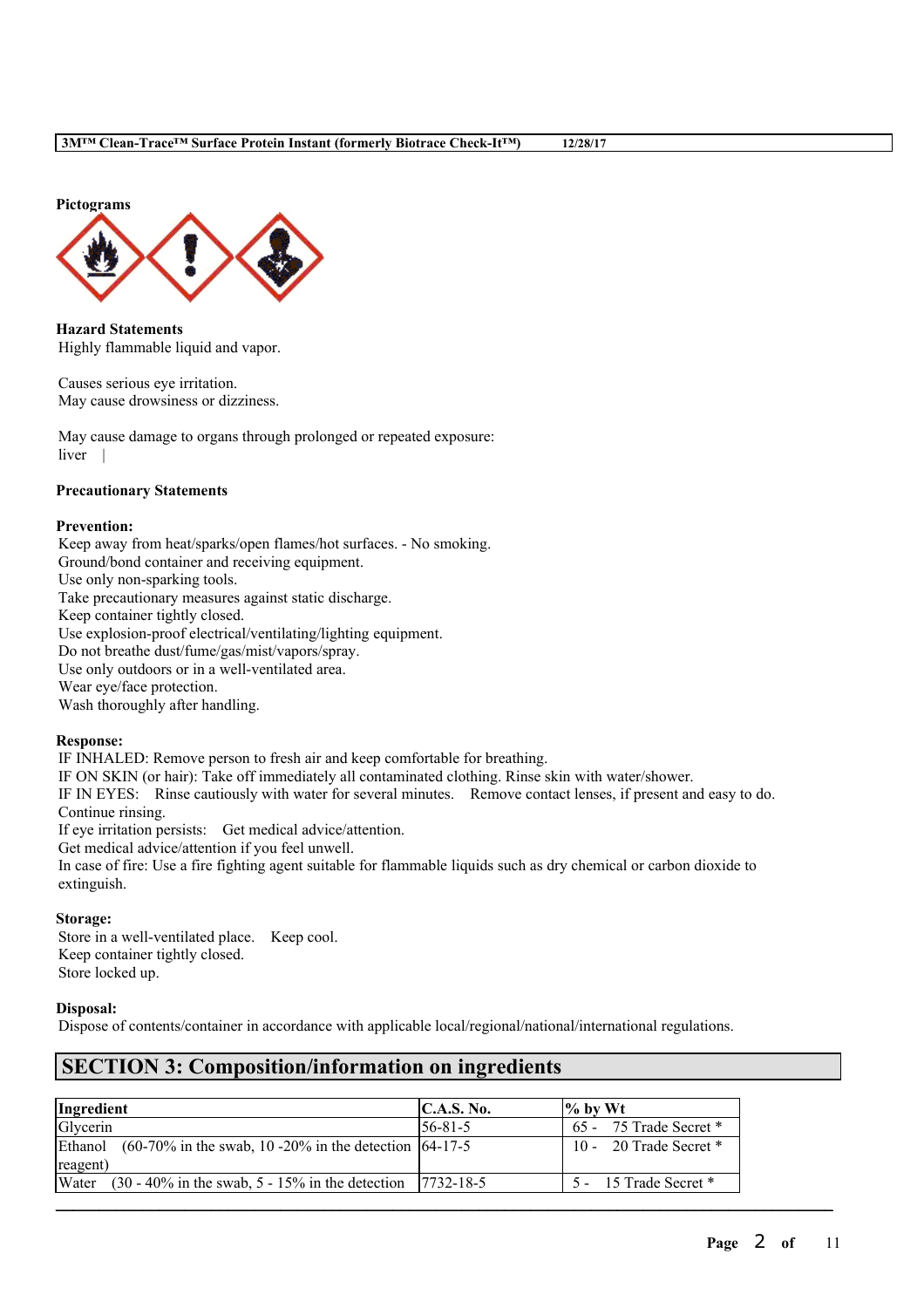| reagent                  |                                                   |                                                             |
|--------------------------|---------------------------------------------------|-------------------------------------------------------------|
| Citric<br>. .<br>ne aeig | $\overline{ }$<br>$\Omega$<br>7-Y<br>$2^{\omega}$ | $\sim$<br>- -<br>rade<br>Secret<br>$\overline{\phantom{a}}$ |

\*The specific chemical identity and/or exact percentage (concentration) of this composition has been withheld as a trade secret.

# **SECTION 4: First aid measures**

# **4.1. Description of first aid measures**

### **Inhalation:**

Remove person to fresh air. If you feel unwell, get medical attention.

### **Skin Contact:**

Immediately wash with soap and water. Remove contaminated clothing and wash before reuse. If signs/symptoms develop, get medical attention.

### **Eye Contact:**

Immediately flush with large amounts of water. Remove contact lenses if easy to do. Continue rinsing. Get medical attention.

### **If Swallowed:**

Rinse mouth. If you feel unwell, get medical attention.

## **4.2. Most important symptoms and effects, both acute and delayed**

See Section 11.1. Information on toxicological effects.

# **4.3. Indication of any immediate medical attention and special treatment required**

Not applicable

# **SECTION 5: Fire-fighting measures**

# **5.1. Suitable extinguishing media**

In case of fire: Use a fire fighting agent suitable for flammable liquids such as dry chemical or carbon dioxide to extinguish.

# **5.2. Special hazards arising from the substance or mixture**

Closed containers exposed to heat from fire may build pressure and explode.

# **5.3. Special protective actions for fire-fighters**

Water may not effectively extinguish fire; however, it should be used to keep fire-exposed containers and surfaces cool and prevent explosive rupture.

# **SECTION 6: Accidental release measures**

# **6.1. Personal precautions, protective equipment and emergency procedures**

Evacuate area. Keep away from heat/sparks/open flames/hot surfaces. - No smoking. Use only non-sparking tools. Ventilate the area with fresh air. Warning! A motor could be an ignition source and could cause flammable gases or vapors in the spill area to burn or explode. Refer to other sections of this SDS for information regarding physical and health hazards, respiratory protection, ventilation, and personal protective equipment.

 $\mathcal{L}_\mathcal{L} = \mathcal{L}_\mathcal{L} = \mathcal{L}_\mathcal{L} = \mathcal{L}_\mathcal{L} = \mathcal{L}_\mathcal{L} = \mathcal{L}_\mathcal{L} = \mathcal{L}_\mathcal{L} = \mathcal{L}_\mathcal{L} = \mathcal{L}_\mathcal{L} = \mathcal{L}_\mathcal{L} = \mathcal{L}_\mathcal{L} = \mathcal{L}_\mathcal{L} = \mathcal{L}_\mathcal{L} = \mathcal{L}_\mathcal{L} = \mathcal{L}_\mathcal{L} = \mathcal{L}_\mathcal{L} = \mathcal{L}_\mathcal{L}$ 

#### **6.2. Environmental precautions**

Avoid release to the environment.

# **6.3. Methods and material for containment and cleaning up**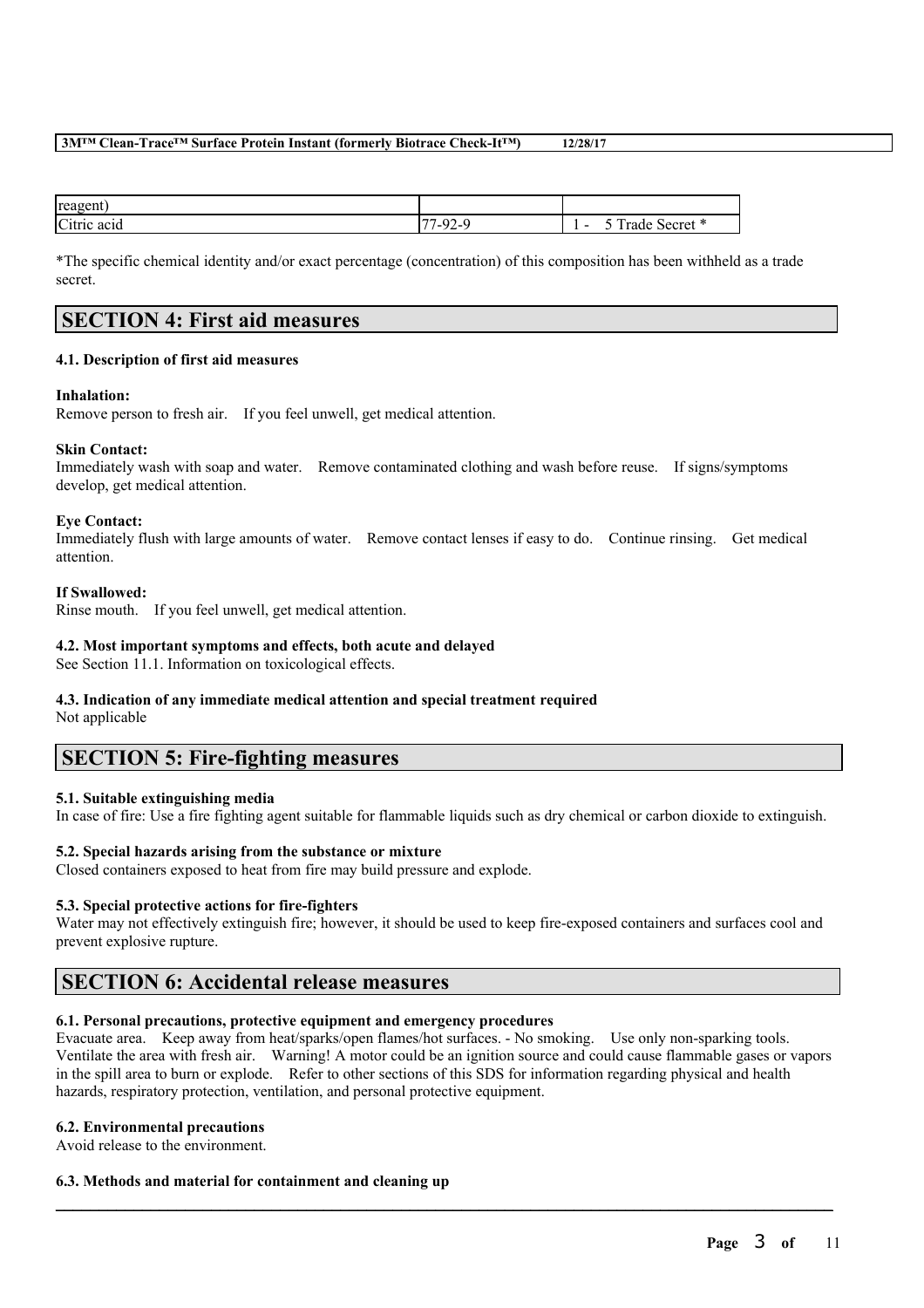Contain spill. Cover spill area with a fire-extinguishing foam designed for use on solvents, such as alcohols and acetone, that can dissolve in water. An AR - AFFF type foam is recommended. Working from around the edges of the spill inward, cover with bentonite, vermiculite, or commercially available inorganic absorbent material. Mix in sufficient absorbent until it appears dry. Remember, adding an absorbent material does not remove a physical, health, or environmental hazard. Collect as much of the spilled material as possible using non-sparking tools. Place in a metal container approved for transportation by appropriate authorities. Clean up residue with water. Seal the container. Dispose of collected material as soon as possible in accordance with applicable local/regional/national/international regulations.

# **SECTION 7: Handling and storage**

# **7.1. Precautions for safe handling**

For industrial or professional use only. Keep away from heat/sparks/open flames/hot surfaces. - No smoking. Use only non-sparking tools. Take precautionary measures against static discharge. Do not breathe

dust/fume/gas/mist/vapors/spray. Do not get in eyes, on skin, or on clothing. Do not eat, drink or smoke when using this product. Wash thoroughly after handling. Avoid release to the environment. Avoid contact with oxidizing agents (eg. chlorine, chromic acid etc.) Wear low static or properly grounded shoes. To minimize the risk of ignition, determine applicable electrical classifications for the process using this product and select specific local exhaust ventilation equipment to avoid flammable vapor accumulation. Ground/bond container and receiving equipment if there is potential for static electricity accumulation during transfer.

# **7.2. Conditions for safe storage including any incompatibilities**

Store in a well-ventilated place. Keep cool. Keep container tightly closed. Store away from acids. Store away from oxidizing agents.

# **SECTION 8: Exposure controls/personal protection**

# **8.1. Control parameters**

# **Occupational exposure limits**

If a component is disclosed in section 3 but does not appear in the table below, an occupational exposure limit is not available for the component.

| Ingredient                         | <b>C.A.S. No.</b> | Agency | Limit type                 | <b>Additional Comments</b> |
|------------------------------------|-------------------|--------|----------------------------|----------------------------|
| Glycerin                           | $56 - 81 - 5$     | IOSHA  | TWA(as total dust):15      |                            |
|                                    |                   |        | mg/m3;TWA(respirable       |                            |
|                                    |                   |        | fraction: $5 \text{ mg/m}$ |                            |
| $(60-70\%$ in the swab,<br>Ethanol | $164 - 17 - 5$    | ACGIH  | STEL:1000 ppm              | A3: Confirmed animal       |
| 10 -20% in the detection reagent)  |                   |        |                            | carcin.                    |
| $(60-70\%$ in the swab,<br>Ethanol | $164 - 17 - 5$    | IOSHA  | TWA:1900 mg/m3(1000 ppm)   |                            |
| 10 -20% in the detection reagent)  |                   |        |                            |                            |

ACGIH : American Conference of Governmental Industrial Hygienists

AIHA : American Industrial Hygiene Association

CMRG : Chemical Manufacturer's Recommended Guidelines

OSHA : United States Department of Labor - Occupational Safety and Health Administration

TWA: Time-Weighted-Average

STEL: Short Term Exposure Limit

CEIL: Ceiling

# **8.2. Exposure controls**

# **8.2.1. Engineering controls**

Use general dilution ventilation and/or local exhaust ventilation to control airborne exposures to below relevant Exposure Limits and/or control dust/fume/gas/mist/vapors/spray. If ventilation is not adequate, use respiratory protection equipment. Use explosion-proof ventilation equipment.

 $\mathcal{L}_\mathcal{L} = \mathcal{L}_\mathcal{L} = \mathcal{L}_\mathcal{L} = \mathcal{L}_\mathcal{L} = \mathcal{L}_\mathcal{L} = \mathcal{L}_\mathcal{L} = \mathcal{L}_\mathcal{L} = \mathcal{L}_\mathcal{L} = \mathcal{L}_\mathcal{L} = \mathcal{L}_\mathcal{L} = \mathcal{L}_\mathcal{L} = \mathcal{L}_\mathcal{L} = \mathcal{L}_\mathcal{L} = \mathcal{L}_\mathcal{L} = \mathcal{L}_\mathcal{L} = \mathcal{L}_\mathcal{L} = \mathcal{L}_\mathcal{L}$ 

# **8.2.2. Personal protective equipment (PPE)**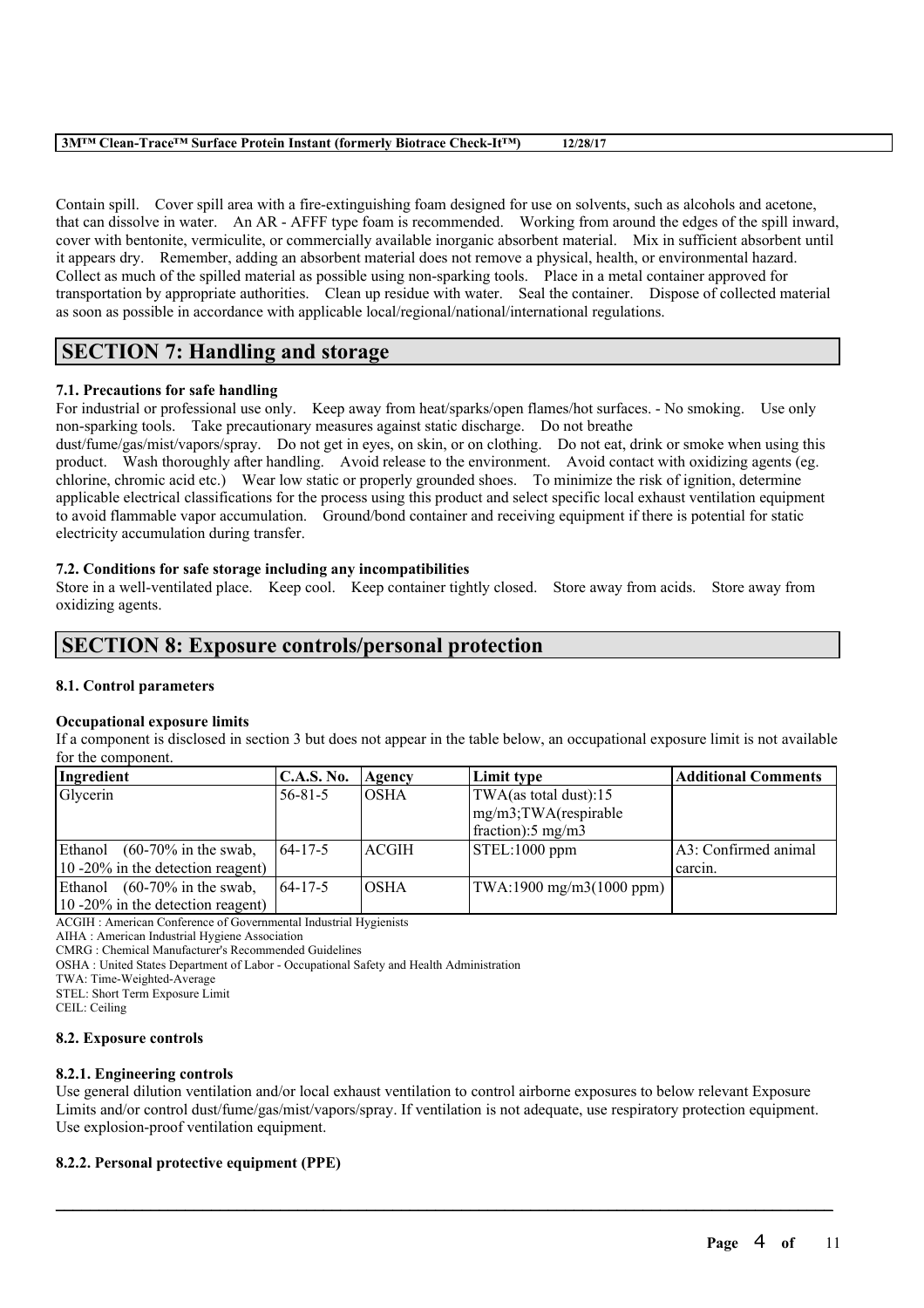## **Eye/face protection**

Select and use eye/face protection to prevent contact based on the results of an exposure assessment. The following eye/face protection(s) are recommended: Indirect Vented Goggles

#### **Skin/hand protection**

No chemical protective gloves are required.

### **Respiratory protection**

An exposure assessment may be needed to decide if a respirator is required. If a respirator is needed, use respirators as part of a full respiratory protection program. Based on the results of the exposure assessment, select from the following respirator type(s) to reduce inhalation exposure:

Half facepiece or full facepiece air-purifying respirator suitable for organic vapors and particulates

For questions about suitability for a specific application, consult with your respirator manufacturer.

# **SECTION 9: Physical and chemical properties**

## **9.1. Information on basic physical and chemical properties**

| <b>General Physical Form:</b>             | Liquid                                               |
|-------------------------------------------|------------------------------------------------------|
| Odor, Color, Grade:                       | Clear yellow liquid with alcohol odor.               |
| <b>Odor threshold</b>                     | No Data Available                                    |
| pН                                        | Not Applicable                                       |
| <b>Melting point</b>                      | Not Applicable                                       |
| <b>Boiling Point</b>                      | 78.3 °C [Details: Based on Glycerin]                 |
| <b>Flash Point</b>                        | 21 °C [Test Method: Closed Cup] [Details: Estimated] |
| <b>Evaporation rate</b>                   | No Data Available                                    |
| <b>Flammability (solid, gas)</b>          | Not Applicable                                       |
| <b>Flammable Limits(LEL)</b>              | No Data Available                                    |
| <b>Flammable Limits(UEL)</b>              | No Data Available                                    |
| <b>Vapor Pressure</b>                     | No Data Available                                    |
| <b>Vapor Density</b>                      | No Data Available                                    |
| <b>Specific Gravity</b>                   | 0.9 $[@;25 °C]$ [Ref Std: WATER=1]                   |
| <b>Solubility in Water</b>                | Complete                                             |
| Solubility- non-water                     | No Data Available                                    |
| Partition coefficient: n-octanol/water    | No Data Available                                    |
| <b>Autoignition temperature</b>           | No Data Available                                    |
| <b>Decomposition temperature</b>          | No Data Available                                    |
| <b>Viscosity</b>                          | No Data Available                                    |
| <b>Hazardous Air Pollutants</b>           | $>=10$                                               |
| <b>Volatile Organic Compounds</b>         | $75 - 95$                                            |
| <b>VOC Less H2O &amp; Exempt Solvents</b> | $75 - 95$                                            |
|                                           |                                                      |

# **SECTION 10: Stability and reactivity**

#### **10.1. Reactivity**

This material may be reactive with certain agents under certain conditions - see the remaining headings in this section.

 $\mathcal{L}_\mathcal{L} = \mathcal{L}_\mathcal{L} = \mathcal{L}_\mathcal{L} = \mathcal{L}_\mathcal{L} = \mathcal{L}_\mathcal{L} = \mathcal{L}_\mathcal{L} = \mathcal{L}_\mathcal{L} = \mathcal{L}_\mathcal{L} = \mathcal{L}_\mathcal{L} = \mathcal{L}_\mathcal{L} = \mathcal{L}_\mathcal{L} = \mathcal{L}_\mathcal{L} = \mathcal{L}_\mathcal{L} = \mathcal{L}_\mathcal{L} = \mathcal{L}_\mathcal{L} = \mathcal{L}_\mathcal{L} = \mathcal{L}_\mathcal{L}$ 

# **10.2. Chemical stability**

Stable.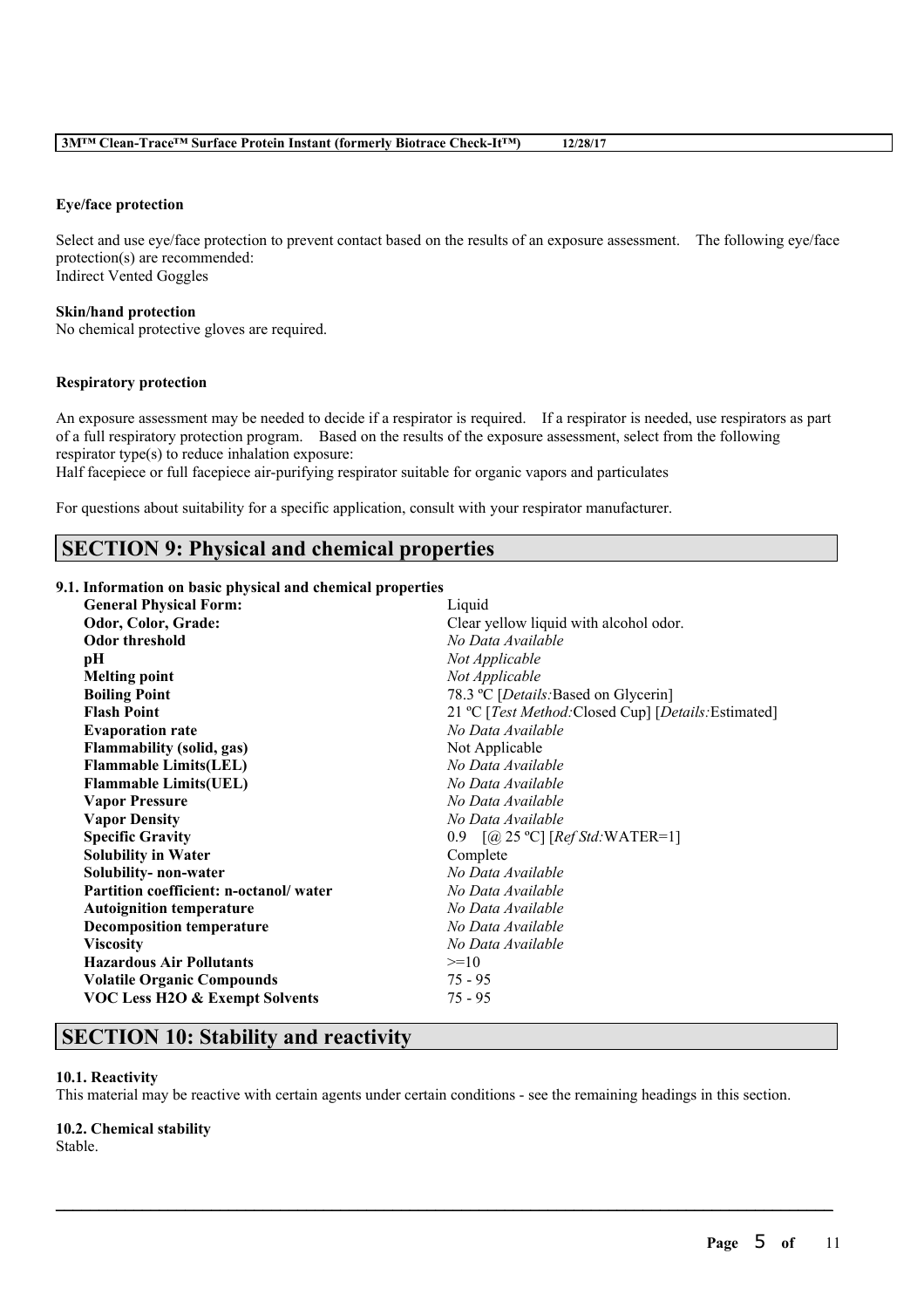#### **10.3. Possibility of hazardous reactions**

Hazardous polymerization will not occur.

# **10.4. Conditions to avoid**

Sparks and/or flames

### **10.5. Incompatible materials**

Strong oxidizing agents

#### **10.6. Hazardous decomposition products**

**Substance Condition** Hydrocarbons Not Specified Carbon monoxide Not Specified Carbon dioxide Not Specified Hydrogen Gas Not Specified

# **SECTION 11: Toxicological information**

The information below may not be consistent with the material classification in Section 2 if specific ingredient **classifications are mandated by a competent authority. In addition, toxicological data on ingredients may not be** reflected in the material classification and/or the signs and symptoms of exposure, because an ingredient may be present below the threshold for labeling, an ingredient may not be available for exposure, or the data may not be **relevant to the material as a whole.**

**11.1. Information on Toxicological effects**

**Signs and Symptoms of Exposure**

#### Based on test data and/or information on the components, this material may produce the following health effects:

#### **Inhalation:**

Respiratory Tract Irritation: Signs/symptoms may include cough, sneezing, nasal discharge, headache, hoarseness, and nose and throat pain.

May cause additional health effects (see below).

### **Skin Contact:**

Contact with the skin during product use is not expected to result in significant irritation.

#### **Eye Contact:**

Severe Eye Irritation: Signs/symptoms may include significant redness, swelling, pain, tearing, cloudy appearance of the cornea, and impaired vision.

#### **Ingestion:**

Gastrointestinal Irritation: Signs/symptoms may include abdominal pain, stomach upset, nausea, vomiting and diarrhea.

May cause additional health effects (see below).

# **Additional Health Effects:**

# **Single exposure may cause target organ effects:**

Central Nervous System (CNS) Depression: Signs/symptoms may include headache, dizziness, drowsiness, incoordination, nausea, slowed reaction time, slurred speech, giddiness, and unconsciousness.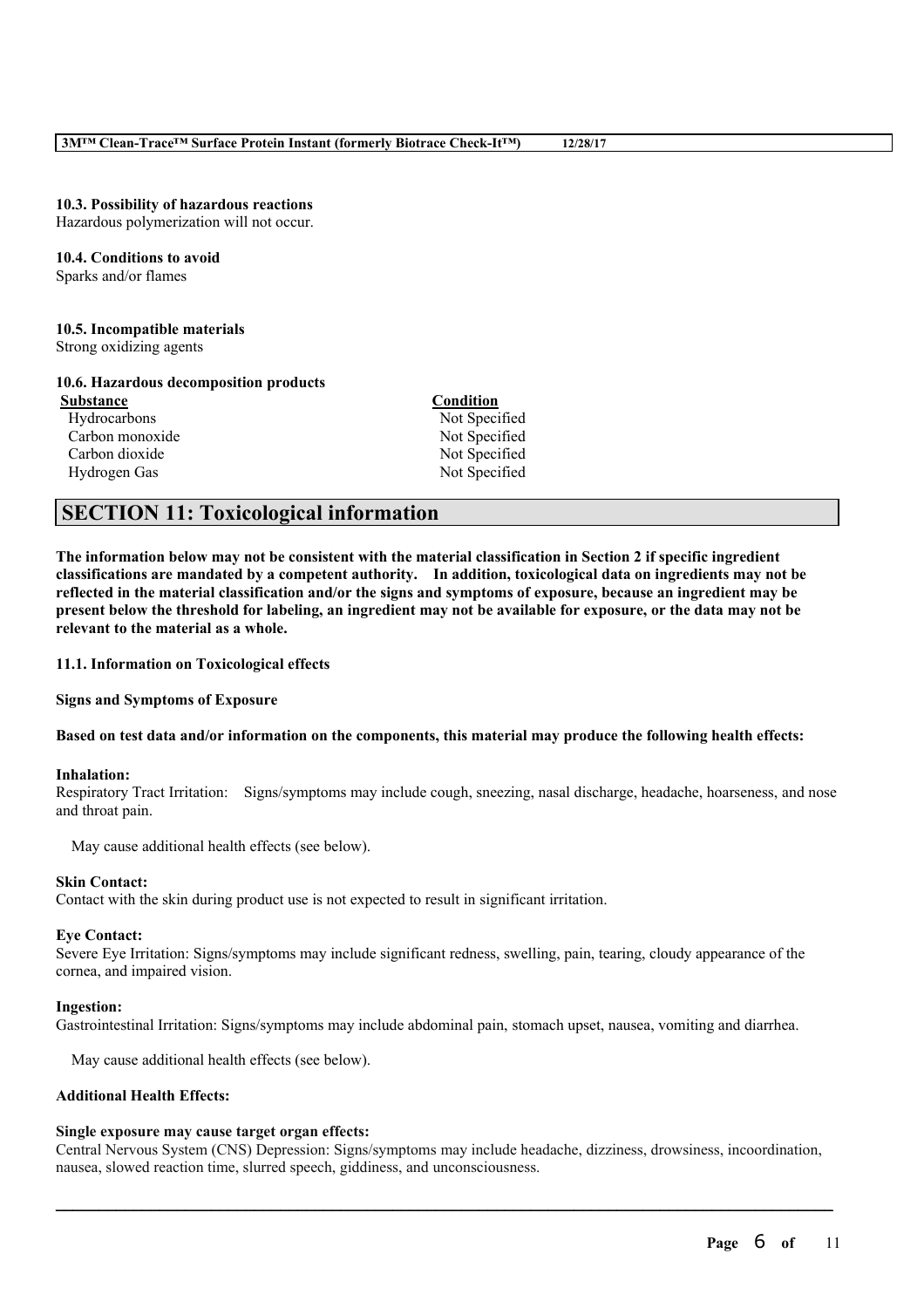#### **Prolonged or repeated exposure may cause target organ effects:**

Liver Effects: Signs/symptoms may include loss of appetite, weight loss, fatigue, weakness, abdominal tenderness and jaundice.

## **Additional Information:**

This product contains ethanol. Alcoholic beverages and ethanol in alcoholic beverages have been classified by the International Agency for Research on Cancer as carcinogenic to humans. There are also data associating human consumption of alcoholic beverages with developmental toxicity and liver toxicity. Exposure to ethanol during the foreseeable use of this product is not expected to cause cancer, developmental toxicity, or liver toxicity.

#### **Toxicological Data**

If a component is disclosed in section 3 but does not appear in a table below, either no data are available for that endpoint or the data are not sufficient for classification.

#### **Acute Toxicity**

| Name                                                                 | Route       | <b>Species</b> | Value                                             |
|----------------------------------------------------------------------|-------------|----------------|---------------------------------------------------|
| Overall product                                                      | Ingestion   |                | No data available; calculated $ATE > 5,000$ mg/kg |
| Glycerin                                                             | Dermal      | Rabbit         | LD50 estimated to be $> 5,000$ mg/kg              |
| Glycerin                                                             | Ingestion   | Rat            | $LD50 > 5,000$ mg/kg                              |
| $(60-70\%$ in the swab, 10 -20% in the detection reagent)<br>Ethanol | Dermal      | Rabbit         | $LD50 > 15,800$ mg/kg                             |
| $(60-70\%$ in the swab, 10 -20% in the detection reagent)<br>Ethanol | Inhalation- | Rat            | $LC50$ 124.7 mg/l                                 |
|                                                                      | Vapor (4    |                |                                                   |
|                                                                      | hours)      |                |                                                   |
| Ethanol<br>$(60-70\%$ in the swab, 10 -20% in the detection reagent) | Ingestion   | Rat            | LD50<br>$17,800$ mg/kg                            |
| Citric acid                                                          | Dermal      |                | LD50 estimated to be $2,000 - 5,000$ mg/kg        |
| Citric acid                                                          | Ingestion   | Rat            | $3,000$ mg/kg<br>LD50                             |

 $ATE = acute$  toxicity estimate

#### **Skin Corrosion/Irritation**

| Name                                                                 | <b>Species</b> | Value                     |
|----------------------------------------------------------------------|----------------|---------------------------|
|                                                                      |                |                           |
| Glycerin                                                             | Rabbit         | No significant irritation |
| $(60-70\%$ in the swab, 10 -20% in the detection reagent)<br>Ethanol | Rabbit         | No significant irritation |
| Citric acid                                                          | Rabbit         | Mild irritant             |

#### **Serious Eye Damage/Irritation**

| Name                                                                 | <b>Species</b> | Value                     |
|----------------------------------------------------------------------|----------------|---------------------------|
|                                                                      |                |                           |
| Glycerin                                                             | Rabbit         | No significant irritation |
| $(60-70\%$ in the swab, 10 -20% in the detection reagent)<br>Ethanol | Rabbit         | Severe irritant           |
| Citric acid                                                          | Rabbit         | Severe irritant           |

# **Skin Sensitization**

| Name                                                                 | <b>Species</b> | Value          |
|----------------------------------------------------------------------|----------------|----------------|
| Glycerin                                                             | Guinea         | Not classified |
|                                                                      | pig            |                |
| Ethanol<br>$(60-70\%$ in the swab, 10 -20% in the detection reagent) | Human          | Not classified |
| Citric acid                                                          | Human          | Not classified |

## **Respiratory Sensitization**

For the component/components, either no data are currently available or the data are not sufficient for classification.

#### **Germ Cell Mutagenicity**

| Name    |                                                           | Route    | Value                                                                           |
|---------|-----------------------------------------------------------|----------|---------------------------------------------------------------------------------|
| Ethanol | $(60-70\%$ in the swab, 10 -20% in the detection reagent) | In Vitro | Some positive data exist, but the data are not<br>sufficient for classification |
| Ethanol | $(60-70\%$ in the swab, 10 -20% in the detection reagent) | In vivo  | Some positive data exist, but the data are not                                  |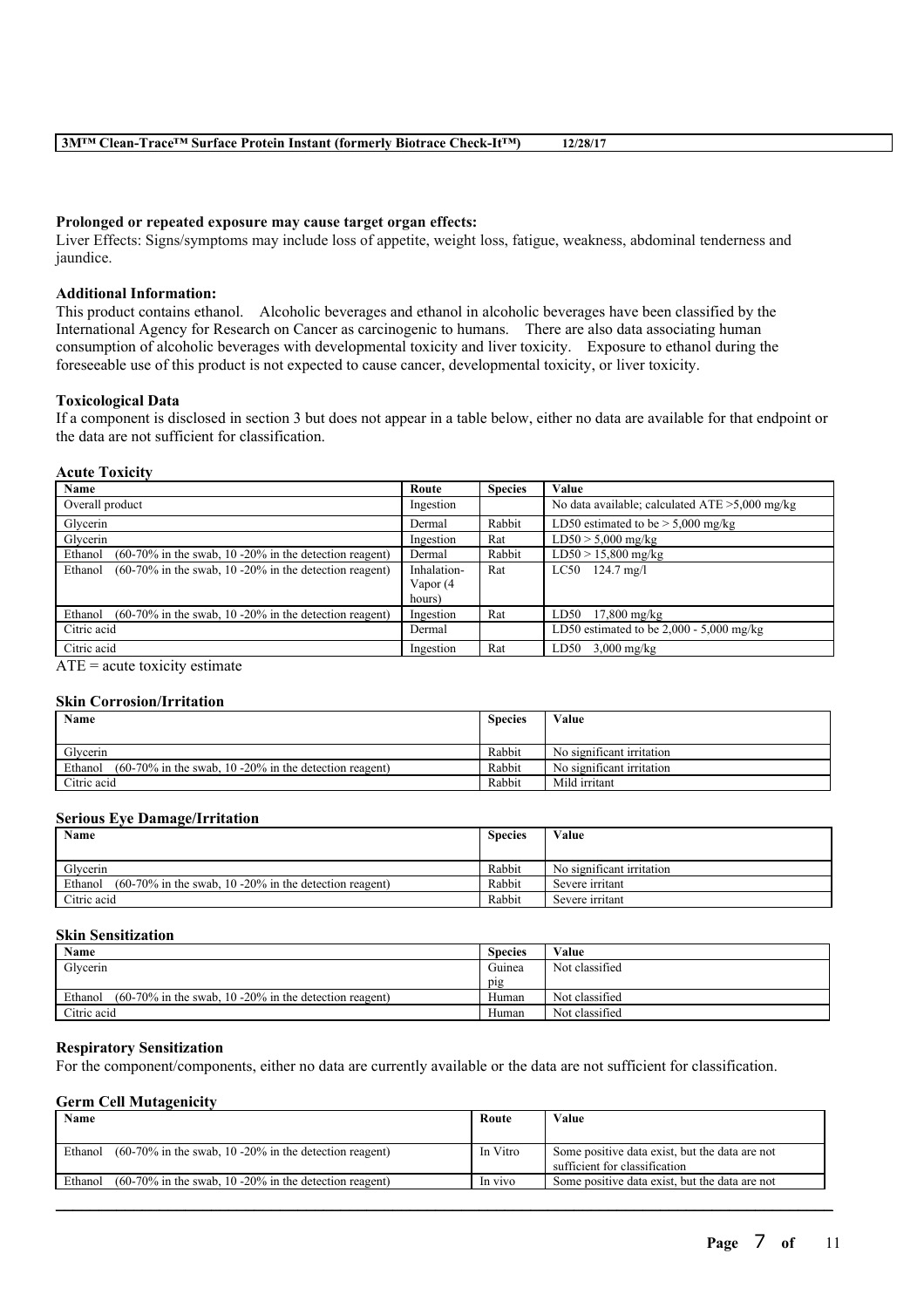|                              |                                          | <b>CONT</b><br>COMPANY OF SHIP<br>t for classification<br>sufficient |
|------------------------------|------------------------------------------|----------------------------------------------------------------------|
| $\sim$ $\sim$<br>Citric acid | <b>WWW.</b><br>V <sub>1</sub> tro<br>-In | Not mutagenic                                                        |
| $\sim$<br>Citric acid        | In vivo                                  | Not mutagenic                                                        |

# **Carcinogenicity**

| Name                                                                 | Route     | <b>Species</b>                | Value                                                                           |
|----------------------------------------------------------------------|-----------|-------------------------------|---------------------------------------------------------------------------------|
| Glycerin                                                             | Ingestion | Mouse                         | Some positive data exist, but the data are not                                  |
|                                                                      |           |                               | sufficient for classification                                                   |
| $(60-70\%$ in the swab, 10 -20% in the detection reagent)<br>Ethanol | Ingestion | Multiple<br>animal<br>species | Some positive data exist, but the data are not<br>sufficient for classification |
| Citric acid                                                          | Ingestion | Rat                           | Not carcinogenic                                                                |

# **Reproductive Toxicity**

# **Reproductive and/or Developmental Effects**

| Name                                                                                    | Route      | Value                                  | <b>Species</b> | <b>Test Result</b>              | <b>Exposure</b><br><b>Duration</b>    |
|-----------------------------------------------------------------------------------------|------------|----------------------------------------|----------------|---------------------------------|---------------------------------------|
| Glycerin                                                                                | Ingestion  | Not classified for female reproduction | Rat            | <b>NOAEL 2,000</b><br>mg/kg/day | 2 generation                          |
| Glycerin                                                                                | Ingestion  | Not classified for male reproduction   | Rat            | <b>NOAEL 2,000</b><br>mg/kg/day | 2 generation                          |
| Glycerin                                                                                | Ingestion  | Not classified for development         | Rat            | <b>NOAEL 2,000</b><br>mg/kg/day | 2 generation                          |
| $(60-70\% \text{ in the swab}, 10-20\% \text{ in}$<br>Ethanol<br>the detection reagent) | Inhalation | Not classified for development         | Rat            | NOAEL 38<br>mg/l                | during<br>gestation                   |
| $(60-70\% \text{ in the swab}, 10-20\% \text{ in}$<br>Ethanol<br>the detection reagent) | Ingestion  | Not classified for development         | Rat            | <b>NOAEL 5,200</b><br>mg/kg/day | premating $\&$<br>during<br>gestation |
| Citric acid                                                                             | Ingestion  | Not classified for female reproduction | Rat            | <b>NOAEL 600</b><br>mg/kg/day   | 2 generation                          |
| Citric acid                                                                             | Ingestion  | Not classified for male reproduction   | Rat            | <b>NOAEL 600</b><br>mg/kg/day   | 2 generation                          |
| Citric acid                                                                             | Ingestion  | Not classified for development         | Rat            | <b>NOAEL 600</b><br>mg/kg/day   | 2 generation                          |

# **Target Organ(s)**

# **Specific Target Organ Toxicity - single exposure**

| Name                                                                                 | Route      | Target Organ(s)                      | <b>Value</b>                                                                       | <b>Species</b>                | <b>Test Result</b>            | <b>Exposure</b><br><b>Duration</b> |
|--------------------------------------------------------------------------------------|------------|--------------------------------------|------------------------------------------------------------------------------------|-------------------------------|-------------------------------|------------------------------------|
| Ethanol $(60-70\% \text{ in the})$<br>swab, $10 - 20\%$ in the<br>detection reagent) | Inhalation | central nervous<br>system depression | May cause drowsiness or<br>dizziness                                               | Human                         | LOAEL2.6<br>mg/l              | 30 minutes                         |
| Ethanol $(60-70\% \text{ in the})$<br>swab, $10 - 20\%$ in the<br>detection reagent) | Inhalation | respiratory irritation               | Some positive data exist, but the<br>data are not sufficient for<br>classification | Human                         | LOAEL 9.4<br>mg/l             | not available                      |
| Ethanol $(60-70\% \text{ in the})$<br>swab, $10 - 20\%$ in the<br>detection reagent) | Ingestion  | central nervous<br>system depression | May cause drowsiness or<br>dizziness                                               | Multiple<br>animal<br>species | <b>NOAEL</b> not<br>available |                                    |
| Ethanol $(60-70\% \text{ in the})$<br>swab, $10 - 20\%$ in the<br>detection reagent) | Ingestion  | kidney and/or<br>bladder             | Not classified                                                                     | Dog                           | <b>NOAEL</b><br>$3,000$ mg/kg |                                    |
| Citric acid                                                                          | Inhalation | respiratory irritation               | Some positive data exist, but the<br>data are not sufficient for<br>classification |                               | <b>NOAEL Not</b><br>available |                                    |

# **Specific Target Organ Toxicity - repeated exposure**

| Name     | Route      | Target Organ(s)        | Value          | <b>Species</b> | <b>Test Result</b> | <b>Exposure</b> |
|----------|------------|------------------------|----------------|----------------|--------------------|-----------------|
|          |            |                        |                |                |                    | <b>Duration</b> |
| Glycerin | Inhalation | respiratory system     | Not classified | Rat            | <b>NOAEL 3.91</b>  | 14 days         |
|          |            | heart   liver   kidney |                |                | mg/l               |                 |
|          |            | and/or bladder         |                |                |                    |                 |
| Glycerin | Ingestion  | endocrine system       | Not classified | Rat            | <b>NOAEL</b>       | 2 vears         |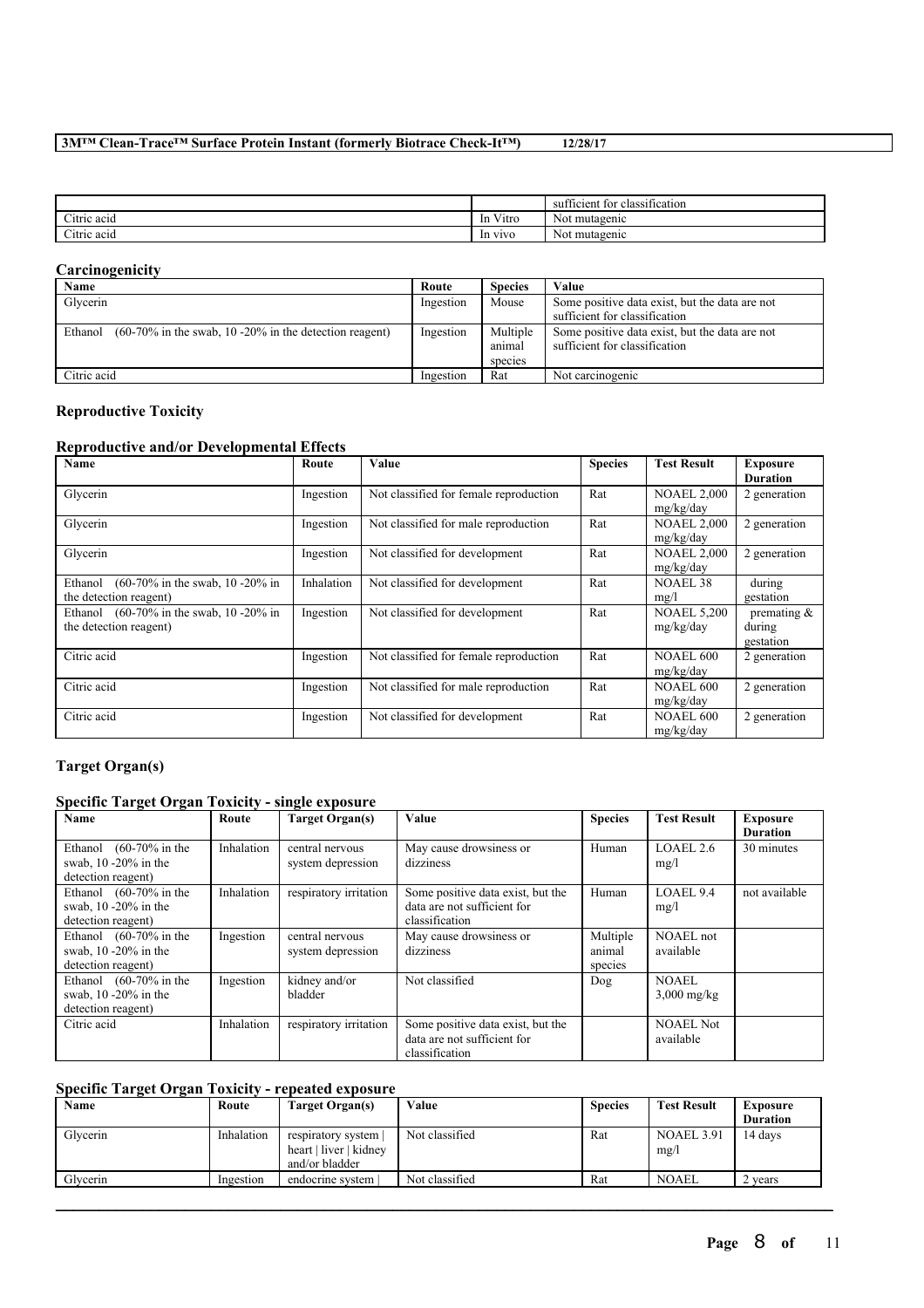|                                                                                    |            | hematopoietic<br>system   liver  <br>kidney and/or<br>bladder |                                                                                    |        | 10,000<br>mg/kg/day                |          |
|------------------------------------------------------------------------------------|------------|---------------------------------------------------------------|------------------------------------------------------------------------------------|--------|------------------------------------|----------|
| $(60-70\% \text{ in the}$<br>Ethanol<br>swab, 10 -20% in the<br>detection reagent) | Inhalation | liver                                                         | Some positive data exist, but the<br>data are not sufficient for<br>classification | Rabbit | LOAEL 124<br>mg/l                  | 365 days |
| Ethanol $(60-70\% \text{ in the})$<br>swab, 10 -20% in the<br>detection reagent)   | Inhalation | hematopoietic<br>system   immune<br>system                    | Not classified                                                                     | Rat    | <b>NOAEL 25</b><br>mg/l            | 14 days  |
| Ethanol $(60-70\% \text{ in the})$<br>swab, 10 -20% in the<br>detection reagent)   | Ingestion  | liver                                                         | Some positive data exist, but the<br>data are not sufficient for<br>classification | Rat    | <b>LOAEL</b><br>8,000<br>mg/kg/day | 4 months |
| Ethanol $(60-70\% \text{ in the})$<br>swab, 10 -20% in the<br>detection reagent)   | Ingestion  | kidney and/or<br>bladder                                      | Not classified                                                                     | Dog    | <b>NOAEL</b><br>3,000<br>mg/kg/day | 7 days   |
| Citric acid                                                                        | Ingestion  | bone, teeth, nails,<br>and/or hair                            | Not classified                                                                     | Rat    | <b>NOAEL 600</b><br>mg/kg/day      | 90 days  |
| Citric acid                                                                        | Ingestion  | endocrine system  <br>hematopoietic<br>system                 | Not classified                                                                     | Rat    | NOAEL<br>4,670<br>mg/kg/day        | 6 weeks  |
| Citric acid                                                                        | Ingestion  | kidney and/or<br>bladder                                      | Not classified                                                                     | Rat    | <b>NOAEL</b><br>1,300<br>mg/kg/day | 6 weeks  |

### **Aspiration Hazard**

For the component/components, either no data are currently available or the data are not sufficient for classification.

Please contact the address or phone number listed on the first page of the SDS for additional toxicological information **on this material and/or its components.**

# **SECTION 12: Ecological information**

# **Ecotoxicological information**

Please contact the address or phone number listed on the first page of the SDS for additional ecotoxicological information on this material and/or its components.

# **Chemical fate information**

Please contact the address or phone number listed on the first page of the SDS for additional chemical fate information on this material and/or its components.

# **SECTION 13: Disposal considerations**

# **13.1. Disposal methods**

Dispose of contents/ container in accordance with the local/regional/national/international regulations.

Incinerate in a permitted waste incineration facility. Proper destruction may require the use of additional fuel during incineration processes. As a disposal alternative, utilize an acceptable permitted waste disposal facility. Empty drums/barrels/containers used for transporting and handling hazardous chemicals (chemical substances/mixtures/preparations classified as Hazardous as per applicable regulations) shall be considered, stored, treated  $\&$  disposed of as hazardous wastes unless otherwise defined by applicable waste regulations. Consult with the respective regulating authorities to determine the available treatment and disposal facilities.

 $\mathcal{L}_\mathcal{L} = \mathcal{L}_\mathcal{L} = \mathcal{L}_\mathcal{L} = \mathcal{L}_\mathcal{L} = \mathcal{L}_\mathcal{L} = \mathcal{L}_\mathcal{L} = \mathcal{L}_\mathcal{L} = \mathcal{L}_\mathcal{L} = \mathcal{L}_\mathcal{L} = \mathcal{L}_\mathcal{L} = \mathcal{L}_\mathcal{L} = \mathcal{L}_\mathcal{L} = \mathcal{L}_\mathcal{L} = \mathcal{L}_\mathcal{L} = \mathcal{L}_\mathcal{L} = \mathcal{L}_\mathcal{L} = \mathcal{L}_\mathcal{L}$ 

# **EPA Hazardous Waste Number (RCRA):** D001 (Ignitable)

# **SECTION 14: Transport Information**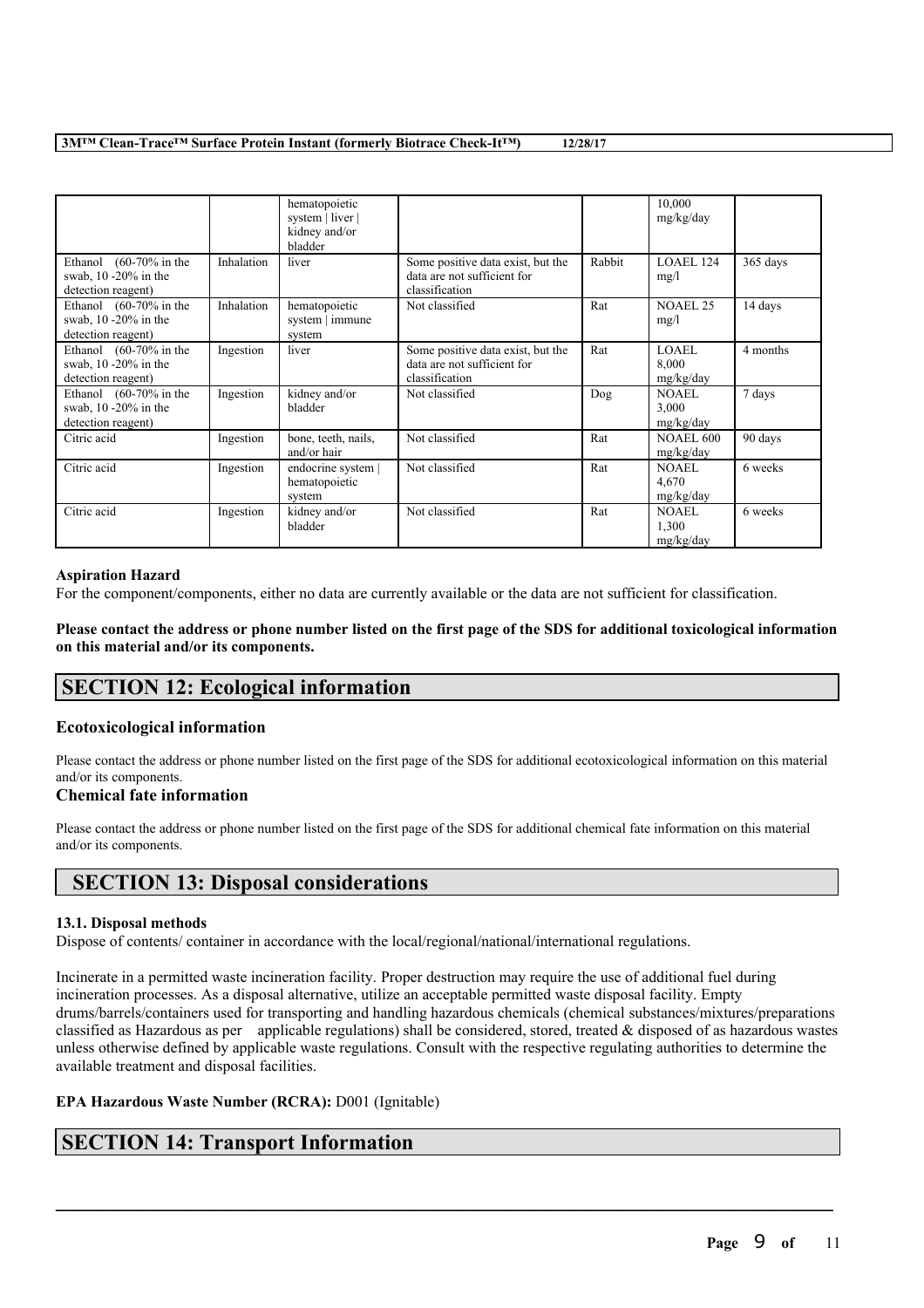For Transport Information, please visit http://3M.com/Transportinfo or call 1-800-364-3577 or 651-737-6501.

# **SECTION 15: Regulatory information**

# **15.1. US Federal Regulations**

Contact 3M for more information.

# **EPCRA 311/312 Hazard Classifications:**

# **Physical Hazards**

Flammable (gases, aerosols, liquids, or solids)

# **Health Hazards**

| Serious eye damage or eye irritation                         |  |
|--------------------------------------------------------------|--|
| Specific target organ toxicity (single or repeated exposure) |  |

# **15.2. State Regulations**

Contact 3M for more information.

# **15.3. Chemical Inventories**

Contact 3M for more information.

# **15.4. International Regulations**

Contact 3M for more information.

**This SDS has been prepared to meet the U.S. OSHA Hazard Communication Standard, 29 CFR 1910.1200.**

# **SECTION 16: Other information**

# **NFPA Hazard Classification**

**Health:** 2 **Flammability:** 3 **Instability:** 3 **Special Hazards:** None

National Fire Protection Association (NFPA) hazard ratings are designed for use by emergency response personnel to address the hazards that are presented by short-term, acute exposure to a material under conditions of fire, spill, or similar emergencies. Hazard ratings are primarily based on the inherent physical and toxic properties of the material but also include the toxic properties of combustion or decomposition products that are known to be generated in significant quantities.

| <b>Document Group:</b> | 23-8786-8 | <b>Version Number:</b>  | 3.01     |
|------------------------|-----------|-------------------------|----------|
| <b>Issue Date:</b>     | 12/28/17  | <b>Supercedes Date:</b> | 06/01/15 |

DISCLAIMER: The information in this Safety Data Sheet (SDS) is believed to be correct as of the date issued.3MMAKES NO WARRANTIES, EXPRESSED OR IMPLIED, INCLUDING, BUT NOT LIMITED TO, ANY IMPLIED WARRANTY OF MERCHANTABILITY OR FITNESS FOR A PARTICULAR PURPOSE OR COURSE OF PERFORMANCE OR USAGE OF TRADE.User is responsible for determining whether the3Mproduct is fit for a particular purpose and suitable for user's method of use or application.Given the variety of factors that can affect the use and application of a3Mproduct, some of which are uniquely within the user's knowledge and control, it is essential that the user evaluate the 3Mproduct to determine whether it is fit for a particular purpose and suitable for user's method of use or application.

3Mprovides information in electronic form as a service to its customers. Due to the remote possibility that electronic transfer may have resulted in errors, omissions or alterations in this information,3Mmakes no representations as to its completeness or accuracy. In addition, information obtained from a database may not be as current as the information in the SDS available directly from3M